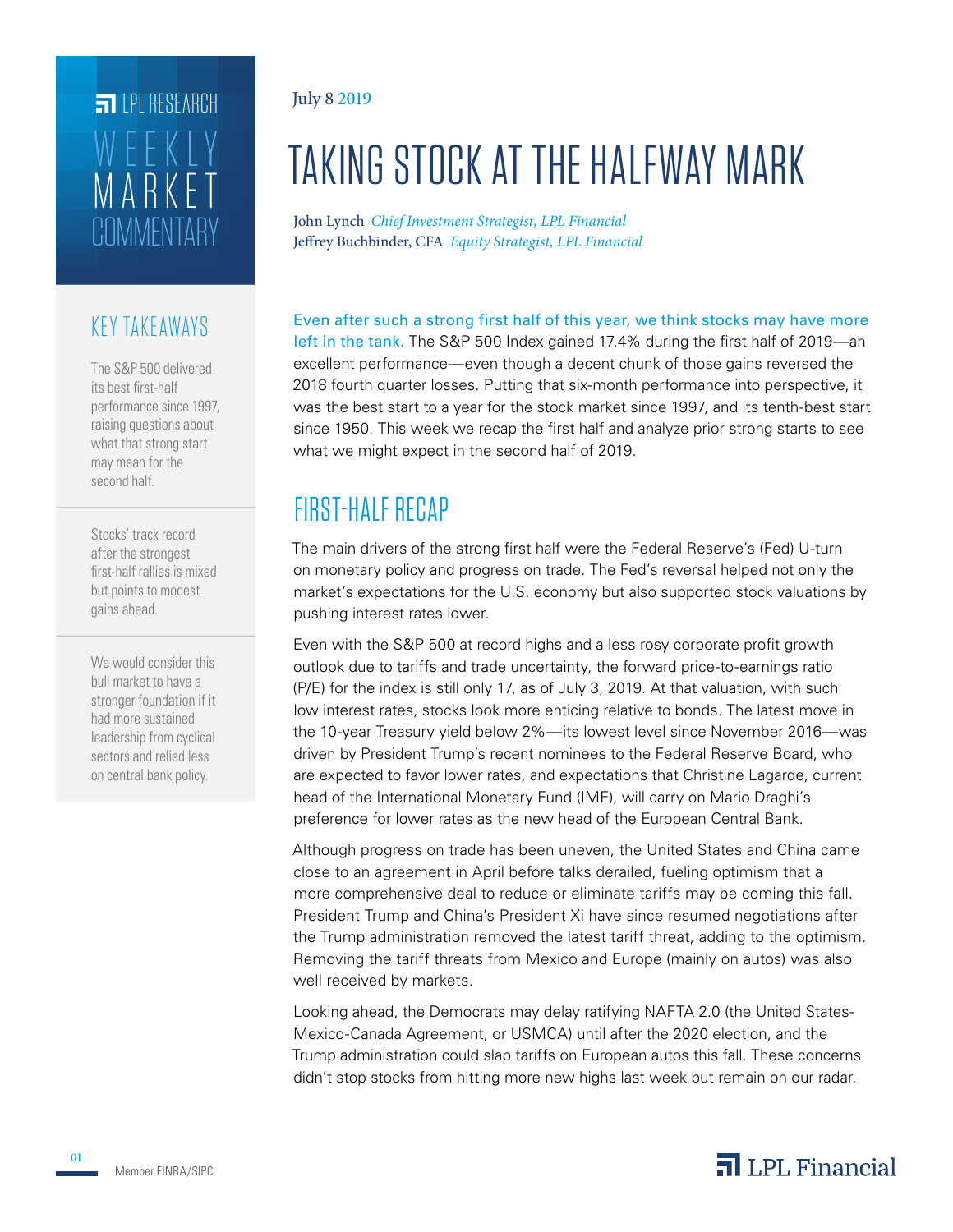The strong first half was particularly impressive given slower economic and profit growth. Although first quarter gross domestic product (GDP) growth in the United States was solid at 3.1% annualized, the details suggest slower growth in coming quarters.

And even though first quarter earnings results were better than feared, the earnings increase from S&P 500 companies was marginal, and the next two quarters may bring more of the same. In addition, growth internationally has been challenging, particularly in Europe and Japan, while geopolitical risk remains heightened (Iran).

### MARKET LEADERSHIP

We don't particularly like the stock market's reliance on monetary policy support from the Fed, but that's the market environment we are in right now. Beyond that, sector leadership has been somewhat disconcerting. We would consider this bull market's foundation to be stronger if it were being driven by more convincing leadership from the cyclical sectors. While cyclical sectors mostly outpaced defensives in the first half, it wasn't convincing. And the defensive sectors (consumer staples, healthcare, real estate,

and utilities) have each outperformed the S&P 500 over the past year [Figure 1] even as the broad stock market benchmark gained 9% during that same period (through July 2, 2019).

Gold, which has benefited from the Fed's U-turn and also exhibits defensive characteristics, has also outperformed the S&P 500 during this time, based on the Bloomberg Gold Subindex. At the same time, the more defensive large caps have beaten small caps, based on the Russell indexes; and transports, often viewed as a barometer of economic activity, underperformed, based on the S&P 500 Transports Index.

We continue to favor cyclical sectors and expect performance to improve in the second half. Technology has been a bright spot all year, and financials led during the second quarter. However, we would like to see more consistent leadership from these groups as a sign of this bull market's health.

### HISTORICAL PERSPECTIVE

After such an impressive start and now that it's four months past the bull market's tenth birthday, how much is left in the tank? In the 1990s, strong starts



The characterization of the communication services sector as both cyclical and defensive reflects the change in the sector's composition during the time period represented.

All indexes are unmanaged and cannot be invested into directly.



02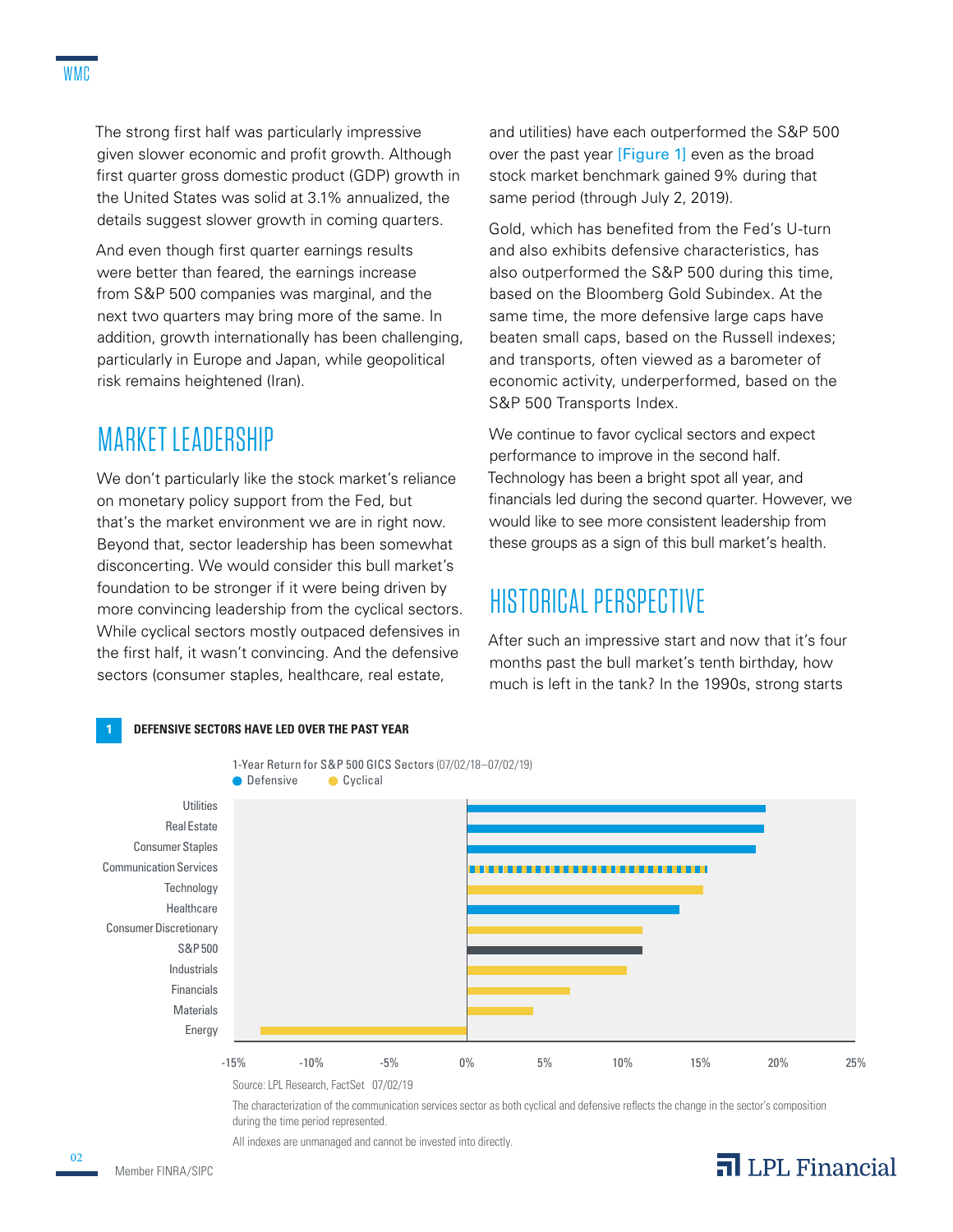to the year (15% or larger gains) in 1995, 1997, and 1998 were followed by additional strength as one of the strongest bull markets in history lasted 10 years.

However, when we look back further in time to 1983, 1986, and the infamous 1987, we see that strong starts were followed by weakness [Figure 2]. The sample size is small, but an average or median second-half gain of roughly 3% in these nine cases wasn't too bad, and stocks rose more than they fell.

The average pullbacks were larger in these instances, with the 1987 Black Monday crash providing a dramatic example. In a typical year, the maximum S&P 500 pullback during the second half has been about 10%. In the nine strong starts listed in the chart, the average pullback was 21% (again, skewed by 1987). Taking out 1987, the median calculation results in an average annual pullback of 9%, similar to the average across all years. This analysis suggests that this second half may not be too different from most years.

Also consider that if we lower the threshold for a strong first half to 10% or greater gains, then the average second-half advance is actually over 7%, and stocks have added to first-half gains in the second half 80% of the time.

### CONCLUSION

We maintained our year-end fair value estimate on the S&P 500 of 3,000 in our *Midyear Outlook 2019* publication. After getting within a whisker of that target on July 3, we acknowledge that this forecast could be interpreted as negative and a reason to sell stocks. While we constantly review our market forecasts and might raise this one at some point, we would emphasize that stocks, or even bonds for that matter, frequently trade above what we would deem as a fair value range for an extended period of time. We are sticking with our market weight equities recommendation and continue to look for opportunities to add on weakness rather than selling into strength. At the same time, should stocks move significantly above our fair value estimate, we may reconsider.

The second half of the year could be a bit bumpy given risks around trade, geopolitics, and reliance on central bank policies. History tells us pullbacks of 5–10% are quite common, while corrections of 10% or more are not rare by any means. We encourage suitable investors who may be under-invested to use volatility to their advantage to rebalance portfolios.  $\blacksquare$ 

| S&P 500 Index Returns After >15% Year-to-Date Returns as of the End of June |                                            |                                      |                                        |
|-----------------------------------------------------------------------------|--------------------------------------------|--------------------------------------|----------------------------------------|
| Year                                                                        | <b>Yearly Return as of the End of June</b> | <b>Return for the Final 6 Months</b> | <b>Pullback for the Final 6 Months</b> |
| 1954                                                                        | 17.7%                                      | 23.2%                                | $-4.4%$                                |
| 1975                                                                        | 38.8%                                      | $-5.3%$                              | $-14.1%$                               |
| 1976                                                                        | $15.6\%$                                   | 3.0%                                 | $-8.4%$                                |
| 1983                                                                        | 19.5%                                      | $-1.9%$                              | $-6.6%$                                |
| 1986                                                                        | 18.7%                                      | $-3.5%$                              | $-9.4%$                                |
| 1987                                                                        | 25.5%                                      | $-18.7%$                             | $-33.5%$                               |
| 1995                                                                        | $18.6\%$                                   | 13.1%                                | $-2.5%$                                |
| 1997                                                                        | 19.5%                                      | 9.6%                                 | $-10.8%$                               |
| 1998                                                                        | 16.8%                                      | 8.4%                                 | $-19.3%$                               |
| 2019                                                                        | 17.4%                                      | $\overline{?}$                       | $\boldsymbol{\eta}$                    |
|                                                                             | Average                                    | 3.1%                                 | $-12.1%$                               |
|                                                                             | Median                                     | 3.0%                                 | $-9.4%$                                |
| <b>Average Year (1950–Current)</b>                                          |                                            |                                      |                                        |
|                                                                             | Average                                    | 4.4%                                 | $-10.3%$                               |
|                                                                             | Median                                     | 4.9%                                 | $-7.7%$                                |

#### **2 WHAT DO STOCKS DO AFTER A BIG START TO A YEAR?**

Source: LPL Research, FactSet 06/30/19

All indexes are unmanaged and cannot be invested into directly. Past performance is no guarantee of future results.

#### $\overline{\mathbf{a}}$  LPL Financial

03